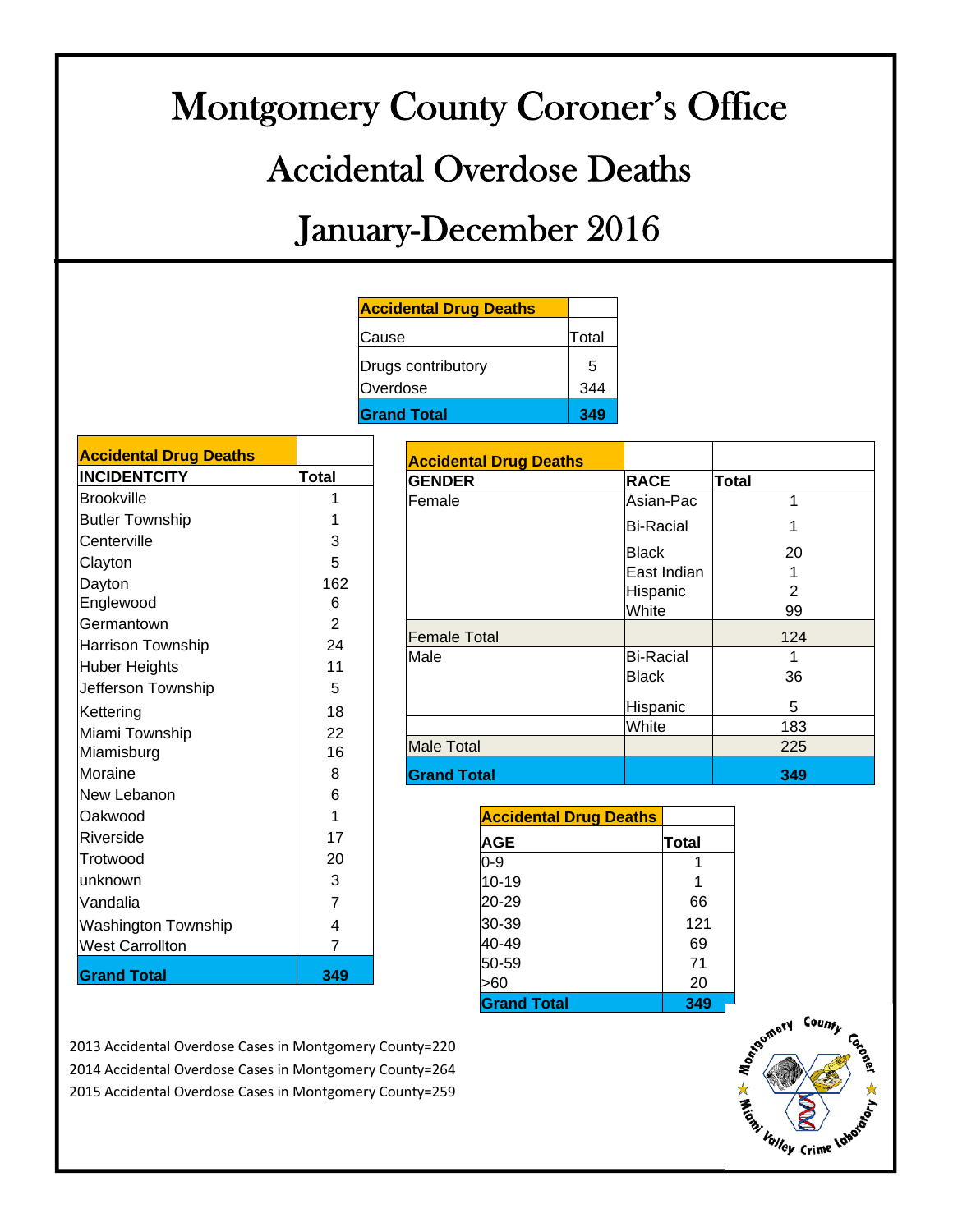# Accidental Overdose Cases

# Containing Heroin

# January-December 2016

| <b>Age Breakdown</b> |               |              |                |
|----------------------|---------------|--------------|----------------|
|                      |               |              |                |
| AGE                  | <b>GENDER</b> | <b>RACE</b>  | Total          |
| <19 Total            |               |              | 0              |
| 20-29                | Female        | Hispanic     | 1              |
|                      |               | White        | 4              |
|                      | Male          | Hispanic     | 1              |
|                      |               | White        | 3              |
| 20-29 Total          |               |              | 9              |
| 30-39                | Female        | White        | 8              |
|                      | Male          | <b>Black</b> | $\overline{2}$ |
|                      |               | White        | 18             |
| 30-39 Total          |               |              | 28             |
| 40-49                | Female        | <b>Black</b> | 1              |
|                      |               | White        | 1              |
|                      | Male          | <b>Black</b> | 1              |
|                      |               | White        | $\overline{7}$ |
| 40-49 Total          |               |              | 10             |
| 50-59                | Female        | <b>Black</b> | $\overline{c}$ |
|                      |               | White        | 6              |
|                      | Male          | <b>Black</b> | $\overline{2}$ |
|                      |               | White        | 8              |
| 50-59 Total          |               |              | 18             |
| >60                  | Female        | <b>Black</b> | 1              |
|                      |               | White        | 1              |
|                      | Male          | <b>Black</b> | 2              |
| >60 Total            |               |              | 4              |
| <b>Grand Total</b>   |               |              | 69             |

| <b>Jurisdiction</b>    |                |
|------------------------|----------------|
|                        |                |
| <b>INCIDENTCITY</b>    | Total          |
| Dayton                 | 31             |
| Englewood              |                |
| Germantown             |                |
| Harrison Twp.          | 9              |
| <b>Huber Heights</b>   | 3              |
| Kettering              | 4              |
| Miami Township         | $\overline{2}$ |
| Miamisburg             | 5              |
| Moraine                | 2              |
| Riverside              | 3              |
| Trotwood               | 3              |
| Vandalia               | 3              |
| Washington Twp         | 1              |
| <b>West Carrollton</b> |                |
| <b>Grand Total</b>     | 69             |

**Accidental Overdose Deaths with Heroin Present: 2014=121 2015=105**

> Dr. Kent Harshbarger M.D., J.D., M.B.A Montgomery County Coroner